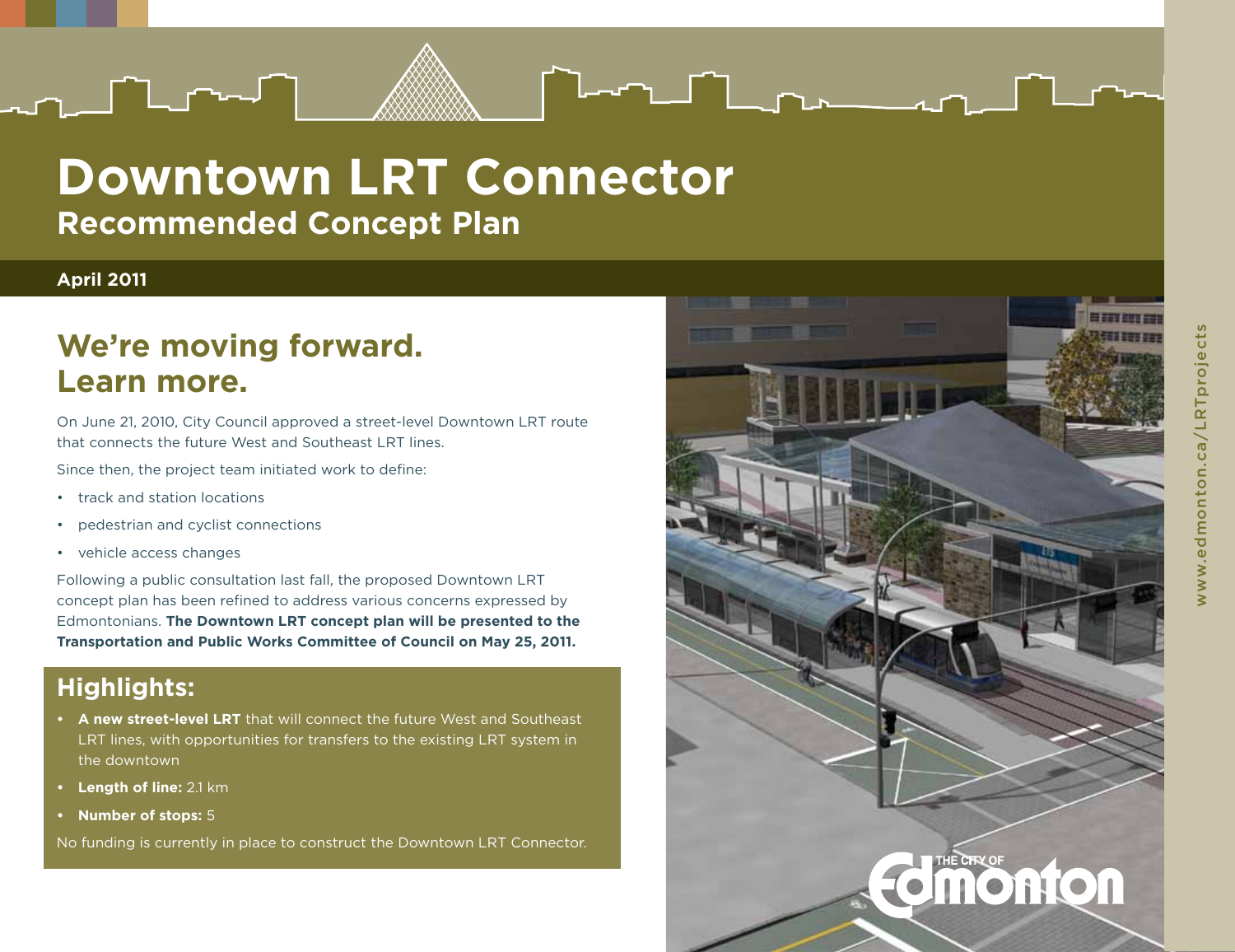## **Capital City Downtown Plan**

City Council approved the Capital City Downtown Plan, which will guide the development of the downtown into a more vibrant, attractive, higher-density, mixeduse and walkable area. In particular, the plan supports the integration of street-level LRT as a catalyst to encourage mixed-use downtown development and create enhanced pedestrianoriented public spaces.

## **Downtown LRT Connector**

At a public hearing held on June 21, 2010, City Council approved the surface downtown LRT route. The Downtown LRT Connector will use a combination of 107 Street and 102 Avenue. This route meets the objectives for future LRT expansion and supports the Capital City Downtown Plan.

It also has important attributes for integrated LRT/land use planning:

- • Short walking distance to existing developed areas of downtown
- • Potential to support commercial and residential development in the downtown
- • Integration with bus service on 101 Street
- • Opportunity to transfer to the existing LRT line at Churchill Square LRT station
- • Potential to create more active streets

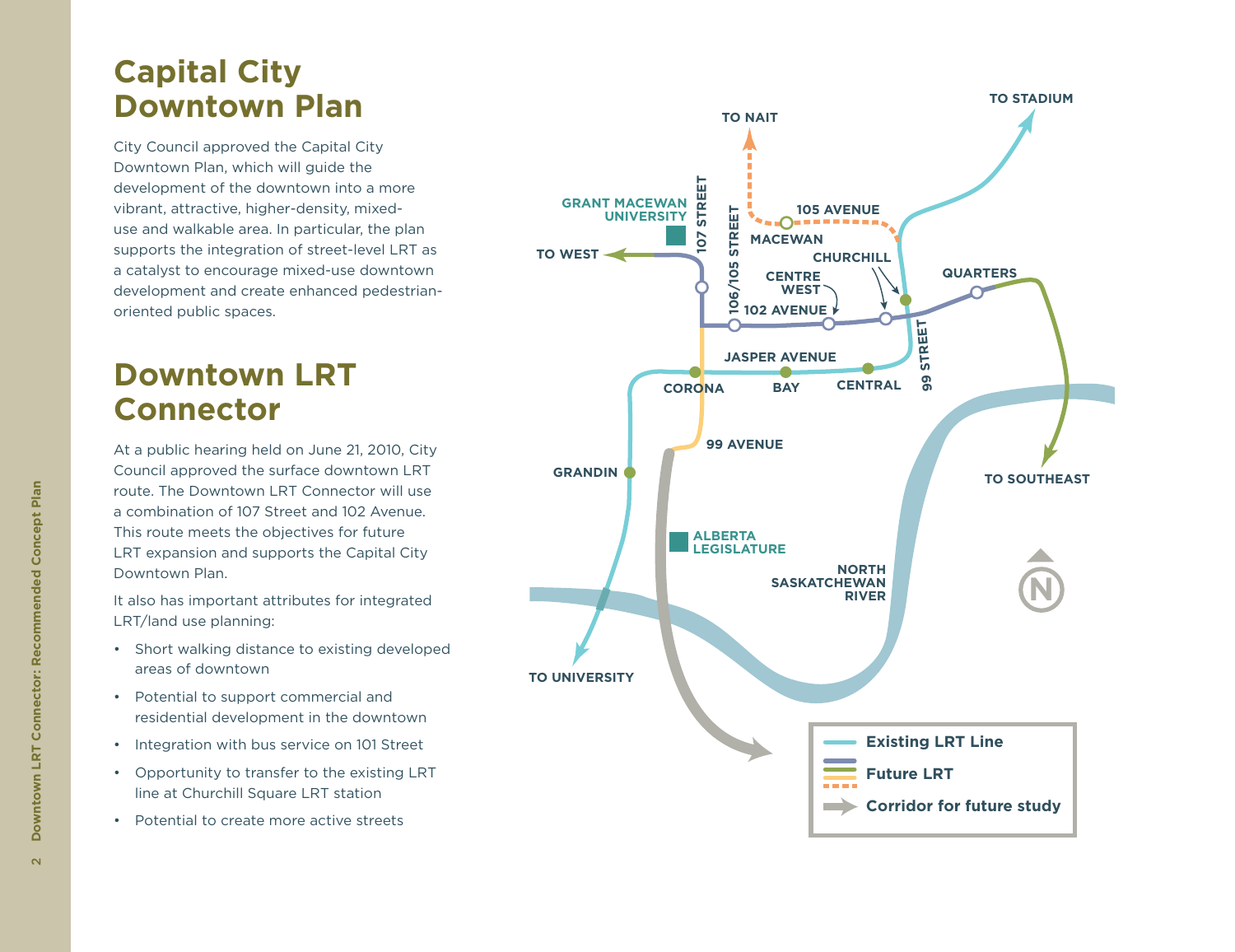## **LRT Network Plan**

In June 2009, City Council adopted a long-term LRT Network Plan that defines the future size, scale, and operation of the regional LRT system. Eventually, the LRT network will have six lines extending to the Northwest, Northeast, East, Southeast, South, and West. The LRT Network Plan supports overarching policy direction by making downtown Edmonton the focal point of the LRT system. In reviewing the overall system operation, it was determined that future expansions would need to operate on a separate LRT line due to limited tunnel capacity on the existing system.

As part of the LRT Network Plan, a vehicle technology review was completed to help choose the style of LRT vehicles most appropriate to meet long-term transportation objectives. The review recommended new, lowfloor LRT vehicles be used for new lines that do not directly connect to the existing LRT line. The Downtown Connector will be part of the new low-floor LRT network that will connect the other future low-floor LRT lines such as West and Southeast. Opportunities for efficient transfers are proposed where the existing LRT line and the future low-floor LRT lines intersect, such as at Churchill Square.

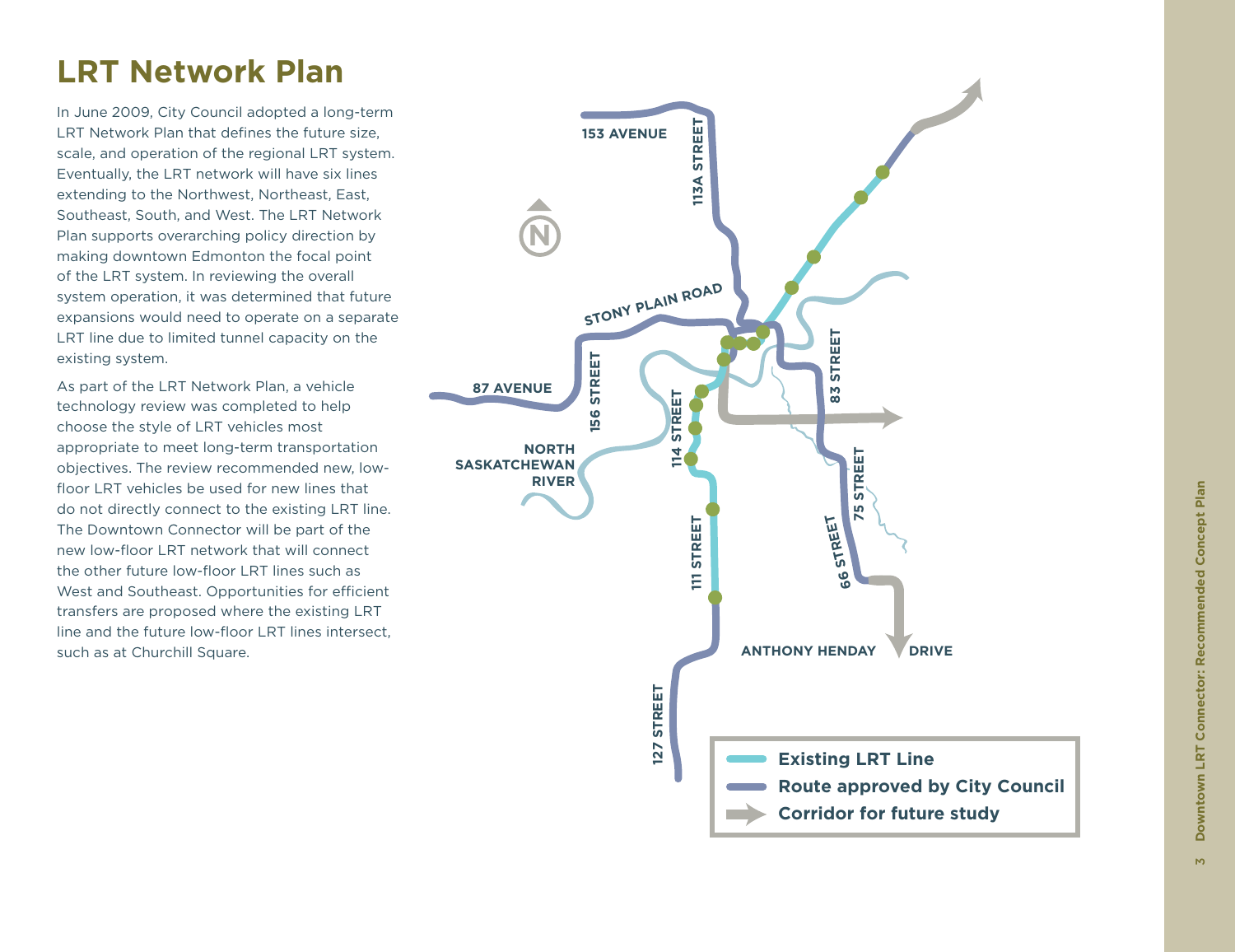## **Low-Floor LRT**

Low-floor LRT vehicles were first introduced in the late 1980s and have since evolved to become the industry standard for new LRT systems in Europe and North America. Most of the mechanical equipment on a low-floor LRT vehicle is located on the roof, so doors can be provided at street-level for step-free boarding onto the vehicle.

The biggest advantage to a low-floor LRT system is that the stops can be smaller and require minimal infrastructure - a stop can be as simple as a raised curb and sidewalk. This makes it easier to integrate stops into their local surroundings with a more urban feel. Since ramps and steps are not needed, lowfloor LRT stops also provide better pedestrian connections and fewer barriers to people with mobility difficulties.





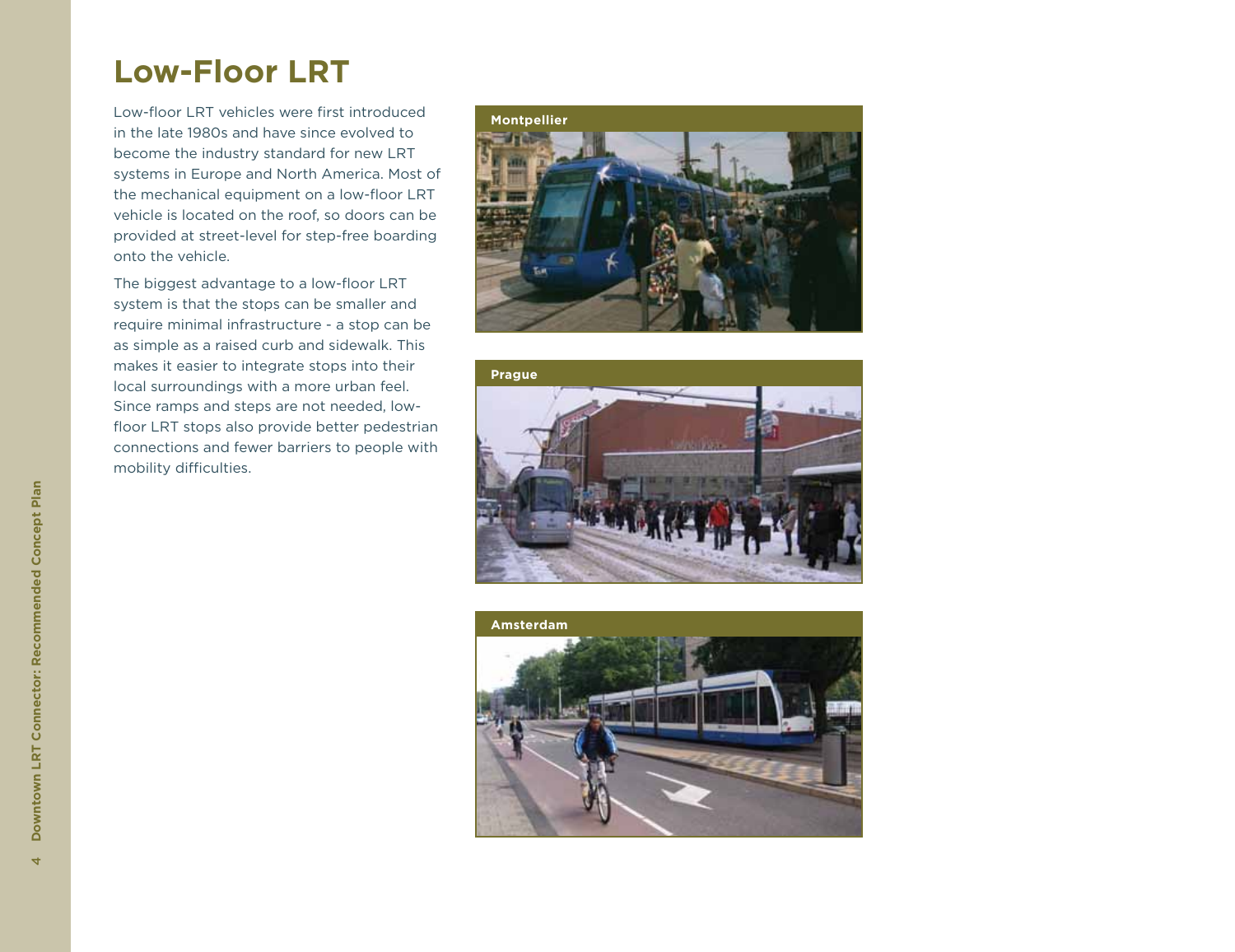## **Changes Made Following November 2010**

The following changes have been incorporated into the concept design for the Downtown LRT Connector following the public open house in November 2010:

- • The Campus Stop has been moved to 107 Street between 104 and 103 Avenue.
- • A single LRT vehicle parking lane has been provided on the west side of 107 Street between 102 Avenue and Jasper Avenue.
- • A dedicated two way cycle lane has been provided on 102 Avenue between 107 Street and 99 Street.
- • A continuous eastbound traffic lane has been provided on 102 Avenue between 107 Street to Jasper Avenue / 95 Street.
- • On-street parking has been provided on 102 Avenue.
- • Parking / loading has been provided between 96 and 95 Street.
- • Dedicated pedestrian crossing has been provided west of 95 Street across 102 Avenue.

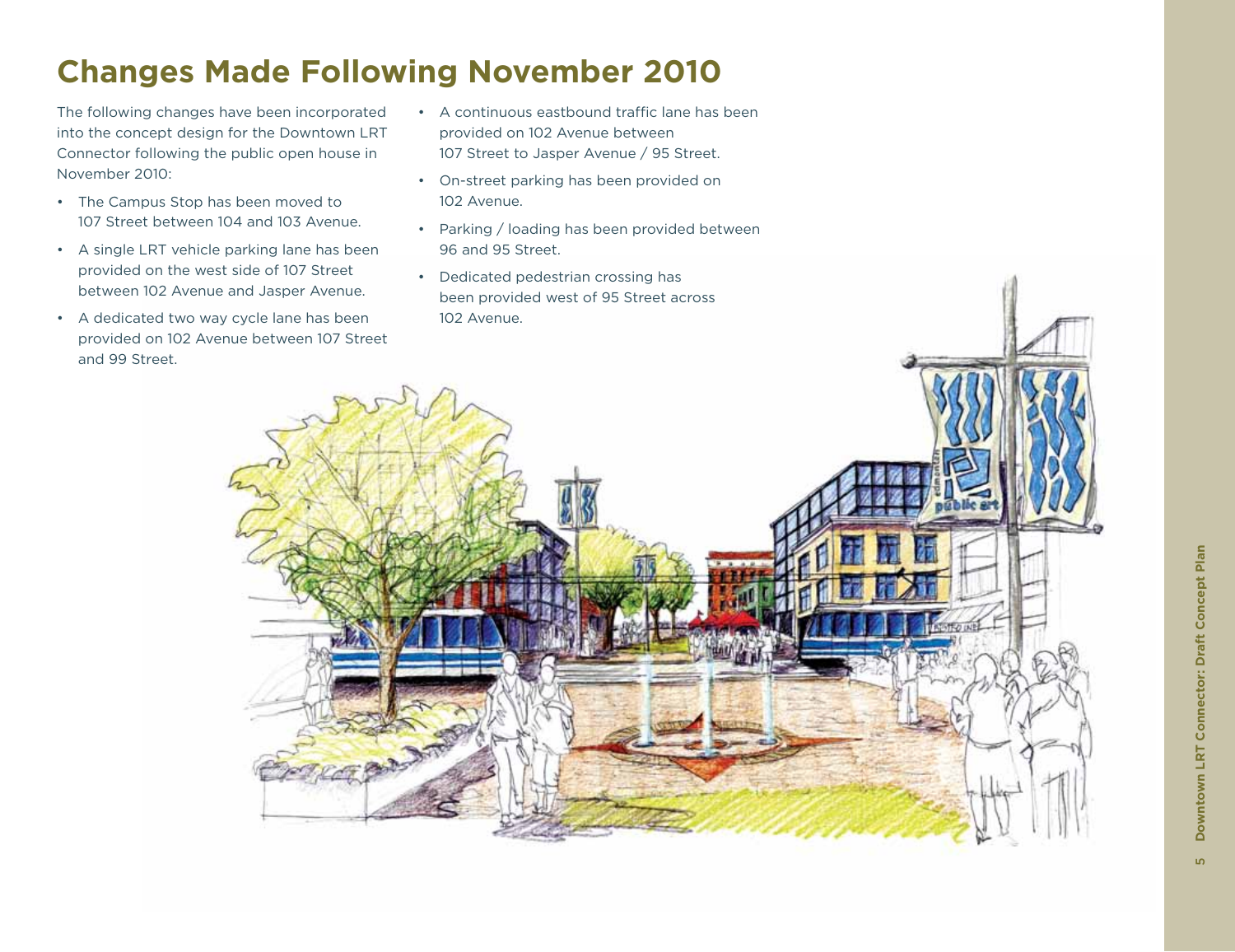## **107 Street Stop**

The LRT will cross the 109 Street intersection in the centre of the street, before turning south onto 107 Street. The stop is located on the west side of 107 Street between 104 Avenue and 103 Avenue. The route and stop are located within the existing street right-of-way with a single northbound traffic lane (between 103 Avenue to 104 Avenue). The stop provides convenient connection to both Grant MacEwan University and NorQuest College. Property purchase will be required at the corner of 104 Avenue and 107 Street. The LRT continues on the west side of 107 Street through to 102 Avenue.

- • Serves Grant MacEwan and NorQuest campuses
- • Minimizes LRT impact on 109 Street intersection
- • Supports development in the Capital City Downtown Plan Warehouse Campus District

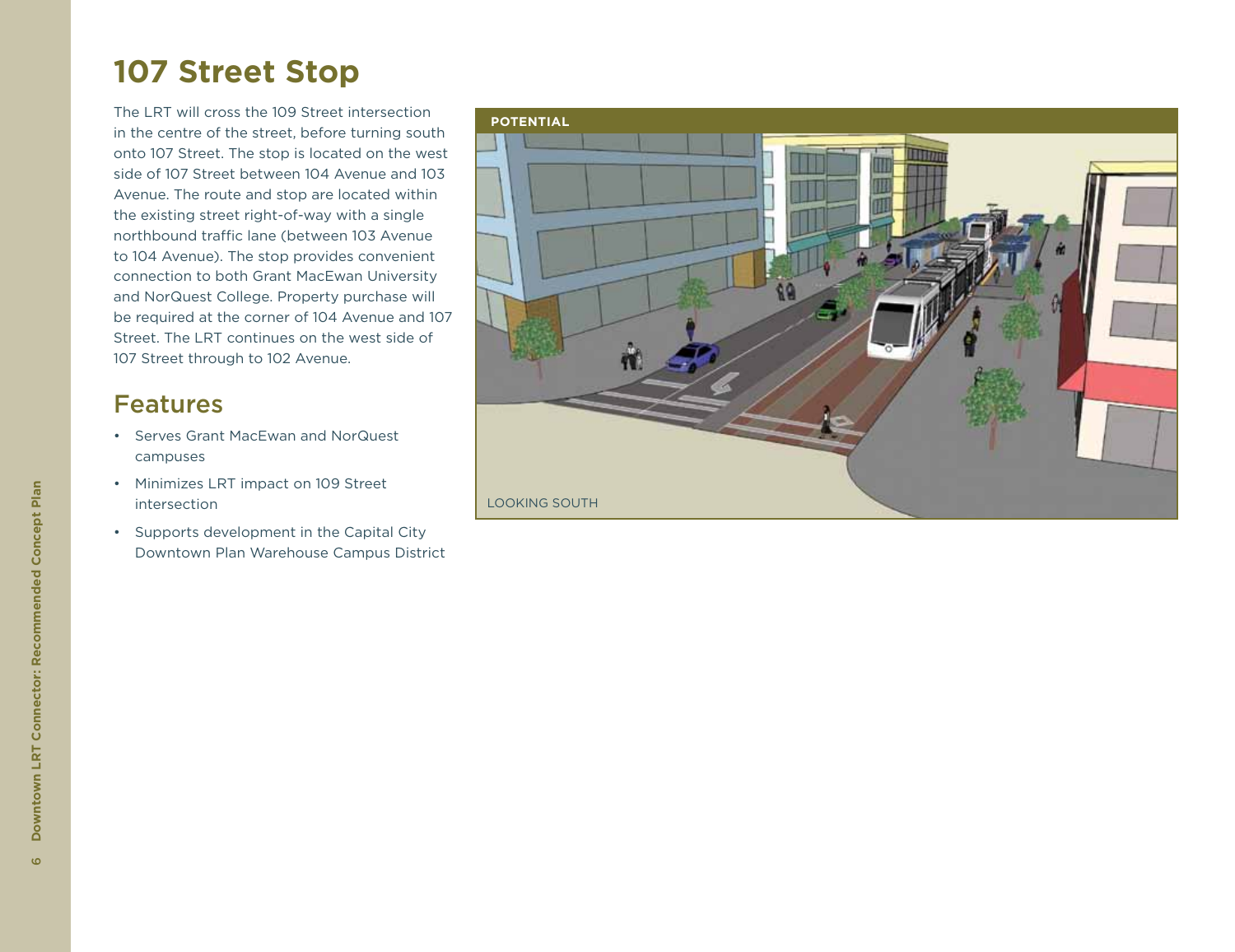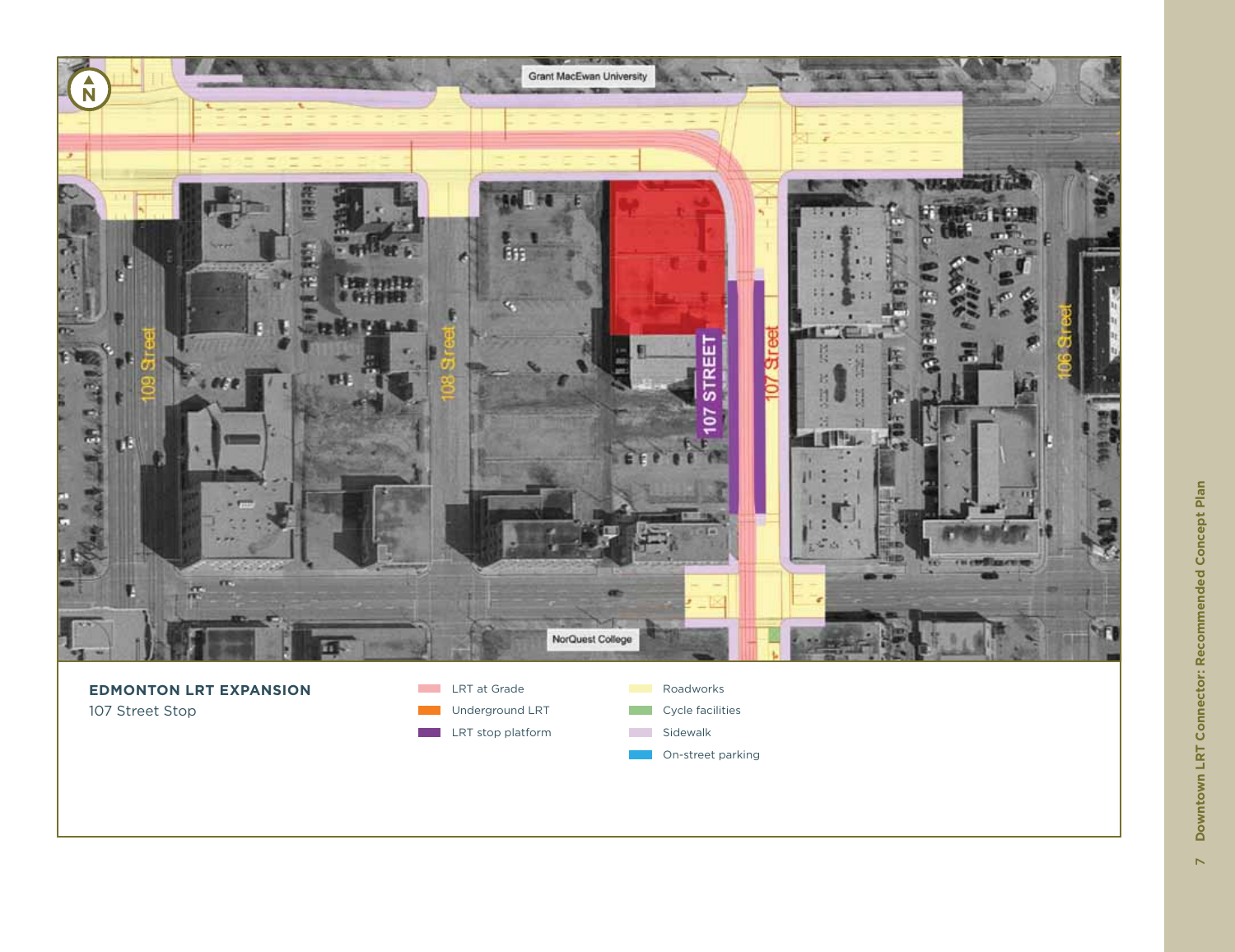## **107 Street**

The LRT continues on the west side of 107 Street before turning east onto 102 Avenue. A single LRT vehicle parking lane will be located on the west side of 107 Street between 102 Avenue and Jasper Avenue. The parking lane will help support the operation of the system, allowing a failed or spare vehicle to be stored.

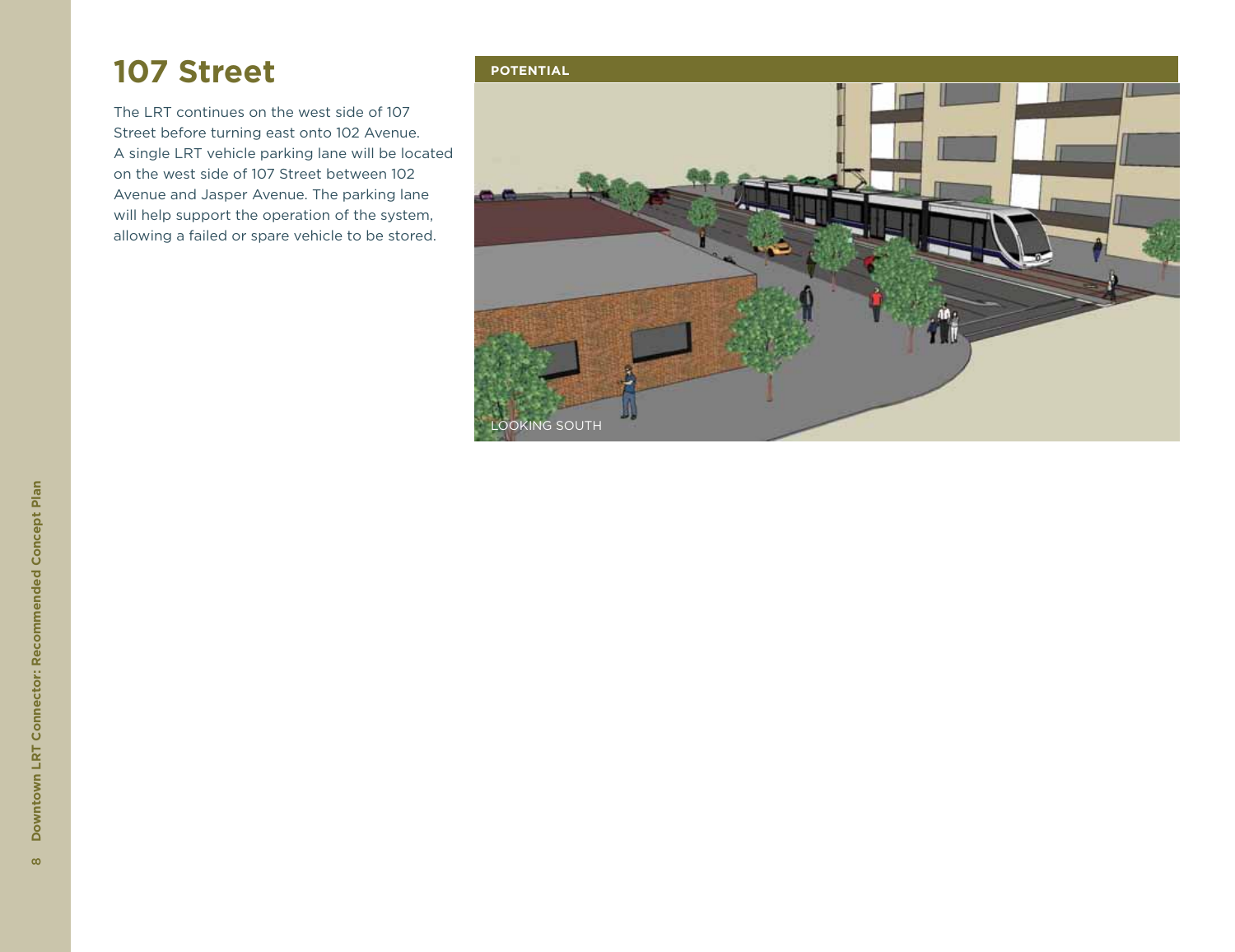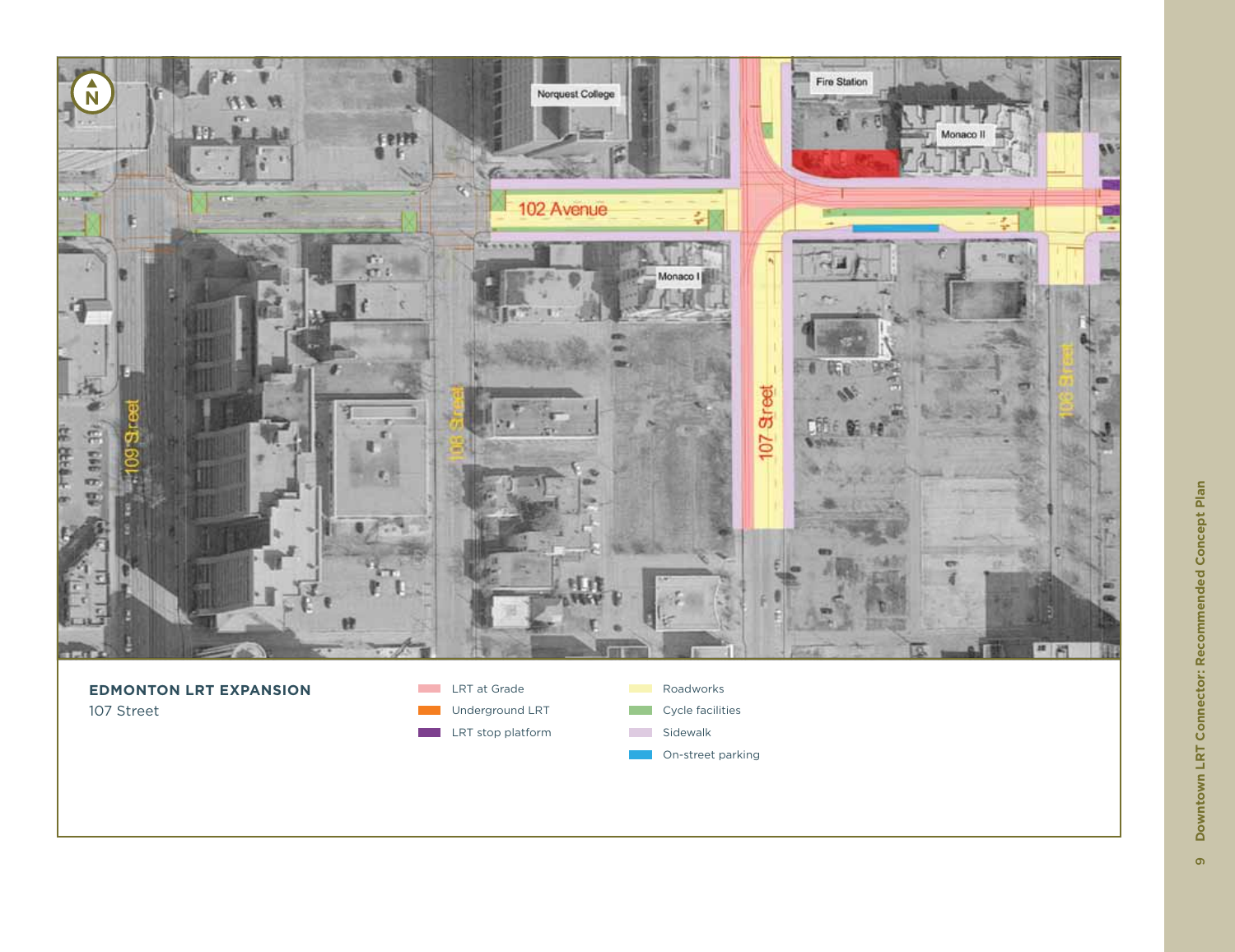## **105/106 Street Stop**

The LRT turns from 107 Street onto the north side of 102 Avenue. The 105/106 Street stop is on the north side of 102 Avenue, with a low level stop platform occupying much of the block between 105 Street and 106 Street. The LRT continues from this stop along the north side of 102 Avenue to the Centre West stop.

The stop platform on the north side of the street is integrated with the existing sidewalk and exclusive bicycle lanes are provided along 102 Avenue through to 99 Street. One lane of traffic is provided along 102 Avenue (eastbound) for local traffic access. Parking is shown along the south side of 102 Avenue and is indicated in blue.

- • Passenger and pedestrian focused stop
- • Dedicated bicycle lanes provided in both directions
- • Wide sidewalks and a safe pedestrianfriendly environment
- • Local vehicle access maintained
- • Parking provided where possible

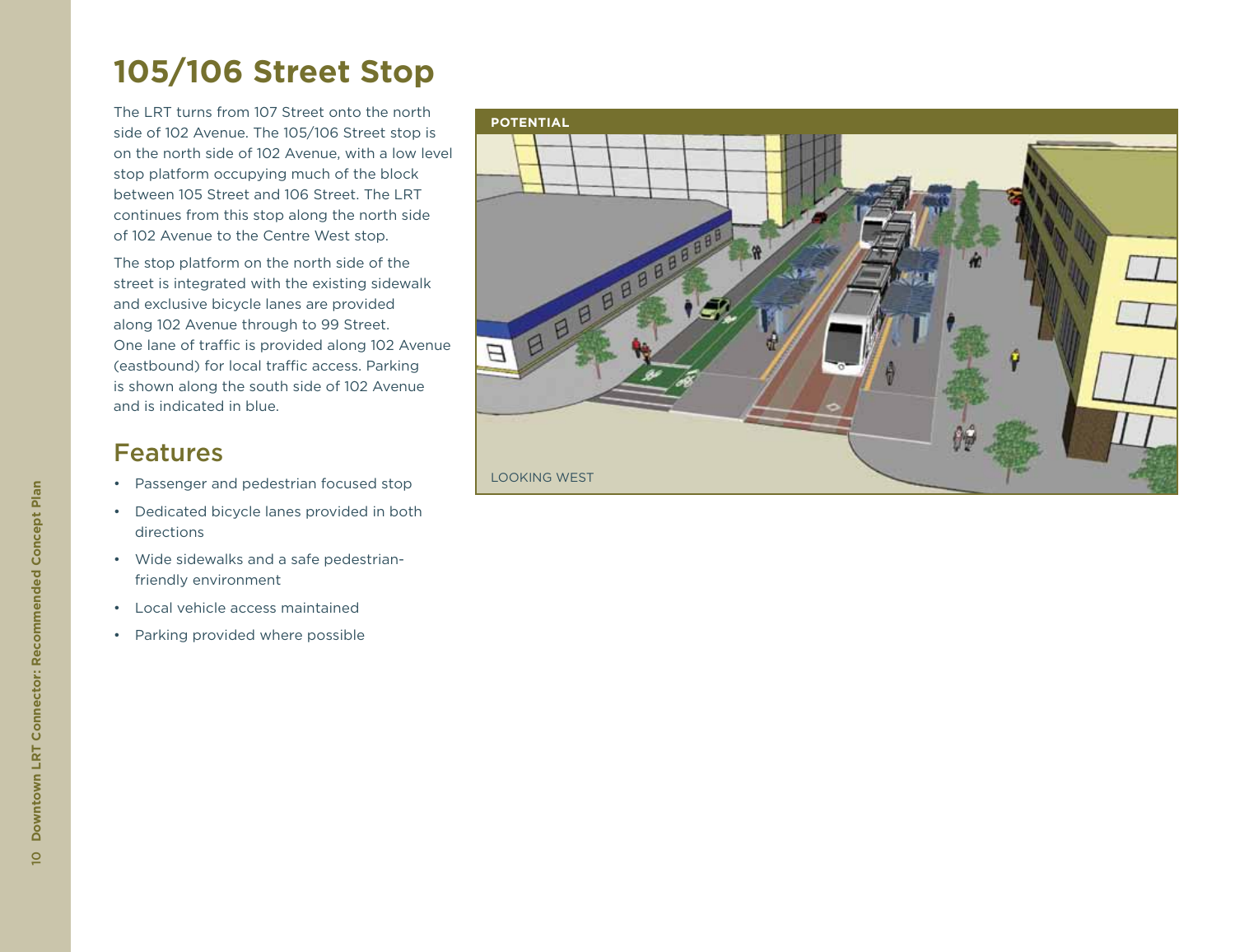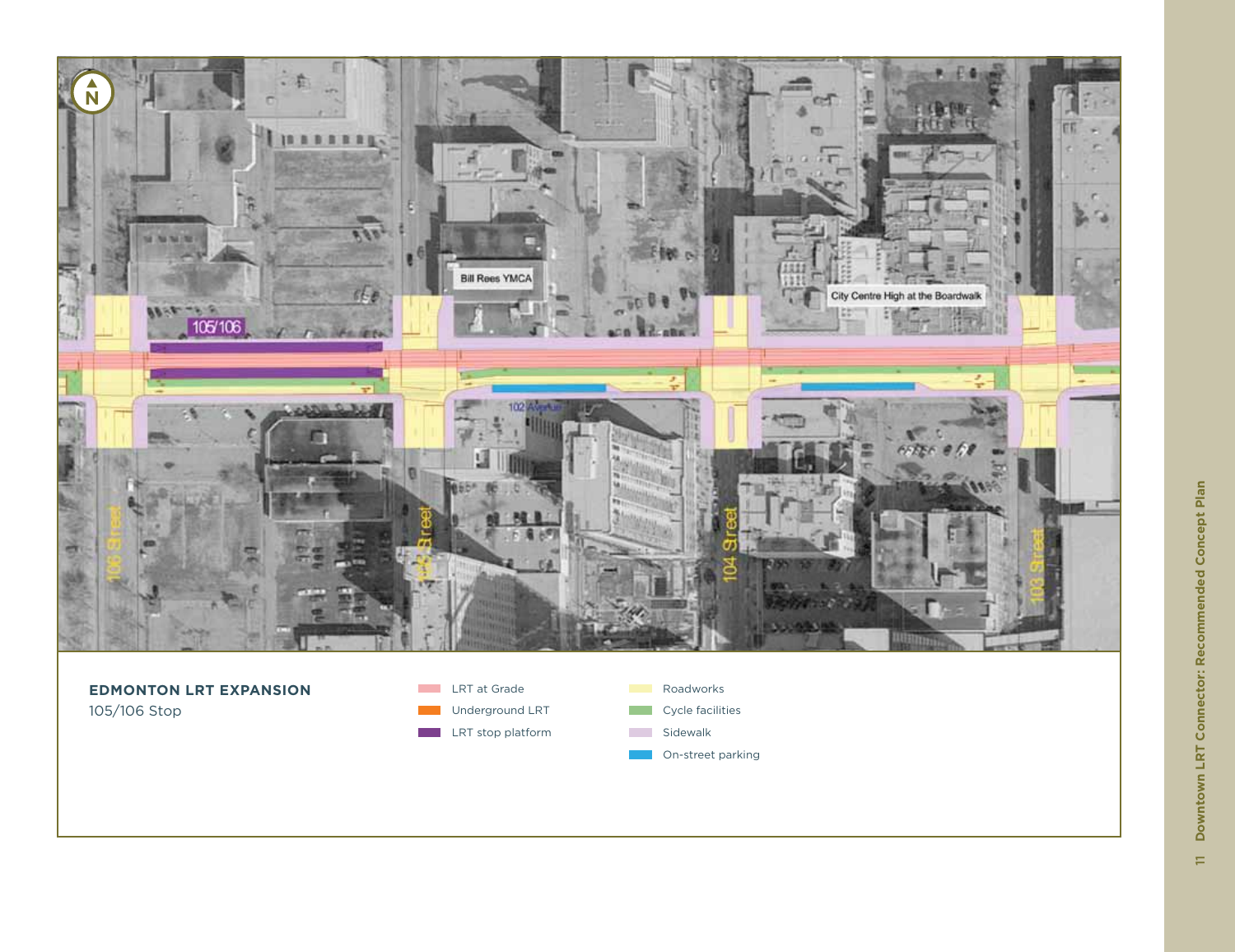## **Centre West Stop**

The LRT continues along the north side of 102 Avenue. The Centre West stop is located on the north side of 102 Avenue, with the stop platform located between 101 Street and 102 Street.

The stop platform is integrated with the existing sidewalk. Bicycle lanes are provided. One eastbound vehicle lane is provided from 103 Street through to 101 Street.

- • Serves the central business district and downtown retail destinations
- • Access to the proposed downtown arena development
- • No land acquisition required
- • Dedicated bicycle lanes in both directions
- • Local vehicle access maintained
- • Wide sidewalks and a safe pedestrianfriendly environment

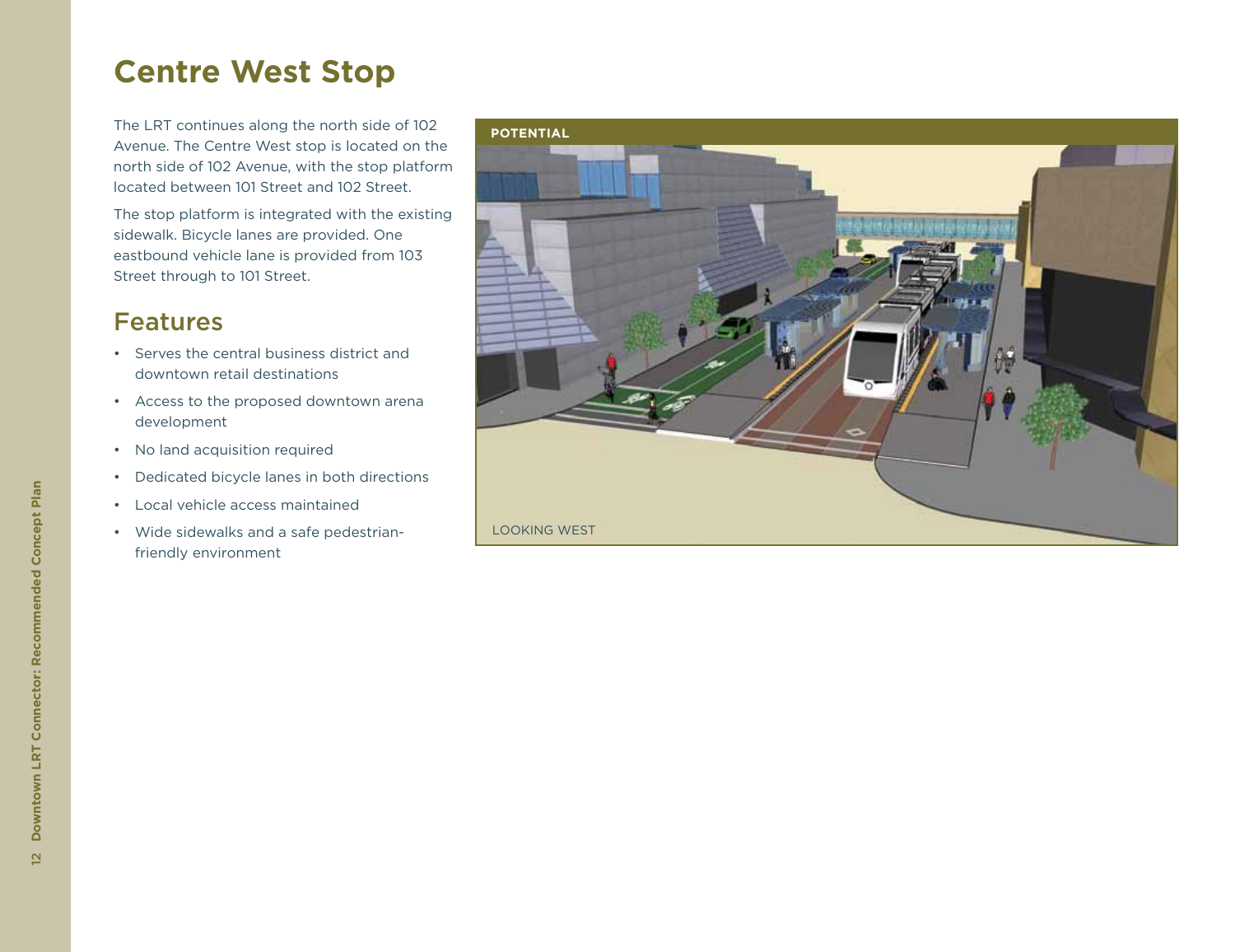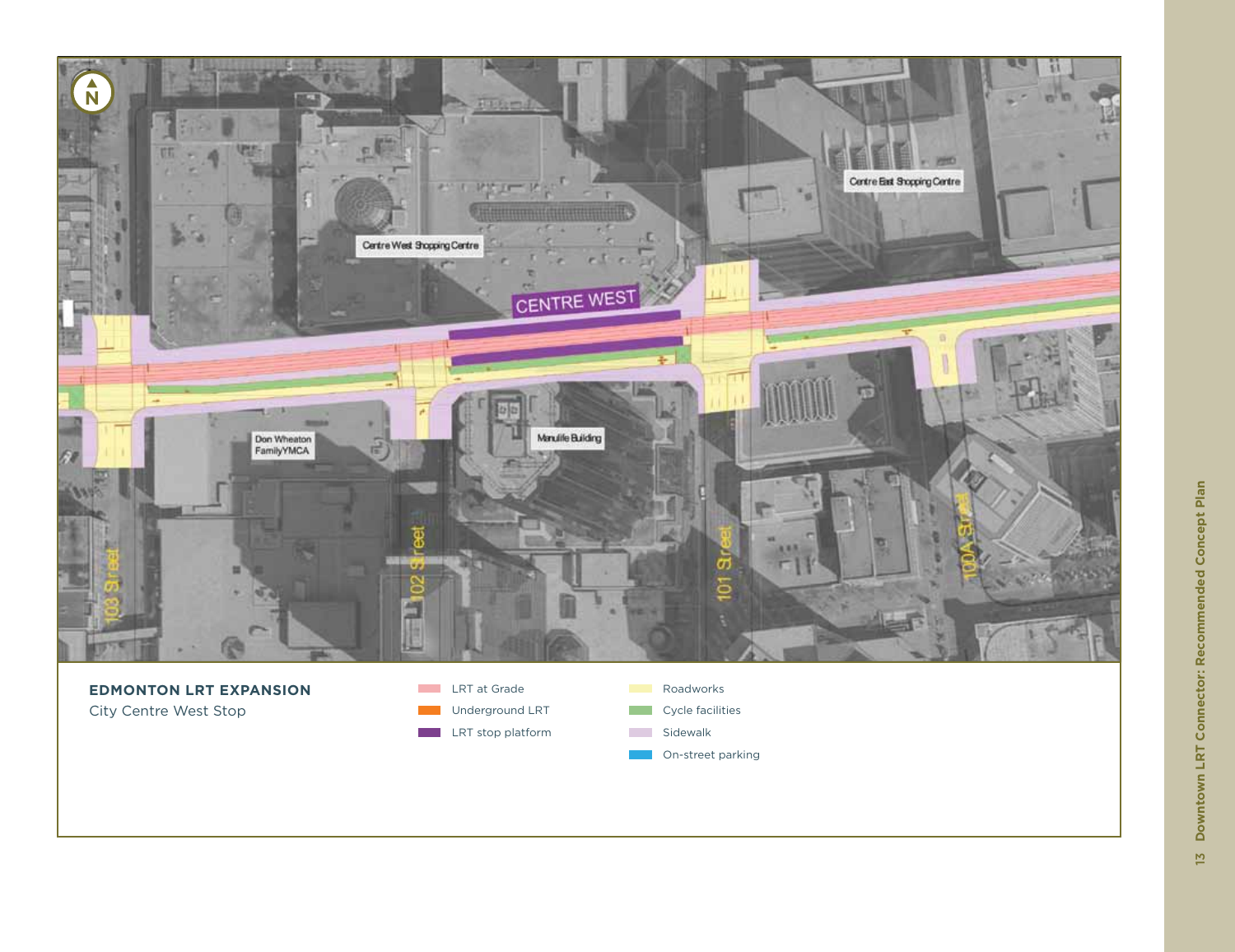## **Churchill Square Stop**

The LRT runs on the north side of 102 Avenue between 101 and 100 Streets. Special design provisions will be incorporated to minimize potential noise and vibration impacts to the Winspear Theatre.

The Churchill Square stop is located on the north side of 102 Avenue between 100 Street and 99 Street. A single eastbound traffic lane runs through to 97 Street. Dedicated bicycle lanes are provided in both directions, with a connection to the continuing east west route provided along 99 Street and 102A Avenue. A new entrance to the existing underground Churchill LRT station will be built at the northwest corner of the 99 Street/102 Avenue intersection. A single north bound lane with on-street parking will be retained on 99 Street between 102 Avenue and 102A Avenue.

- • Direct and enhanced connections to underground LRT at Churchill Square for easy transfer
- • No land acquisition required
- • Direct access to Churchill Square
- • Dedicated bicycle lanes in both directions
- • Wide sidewalks and a safe pedestrianfriendly environment

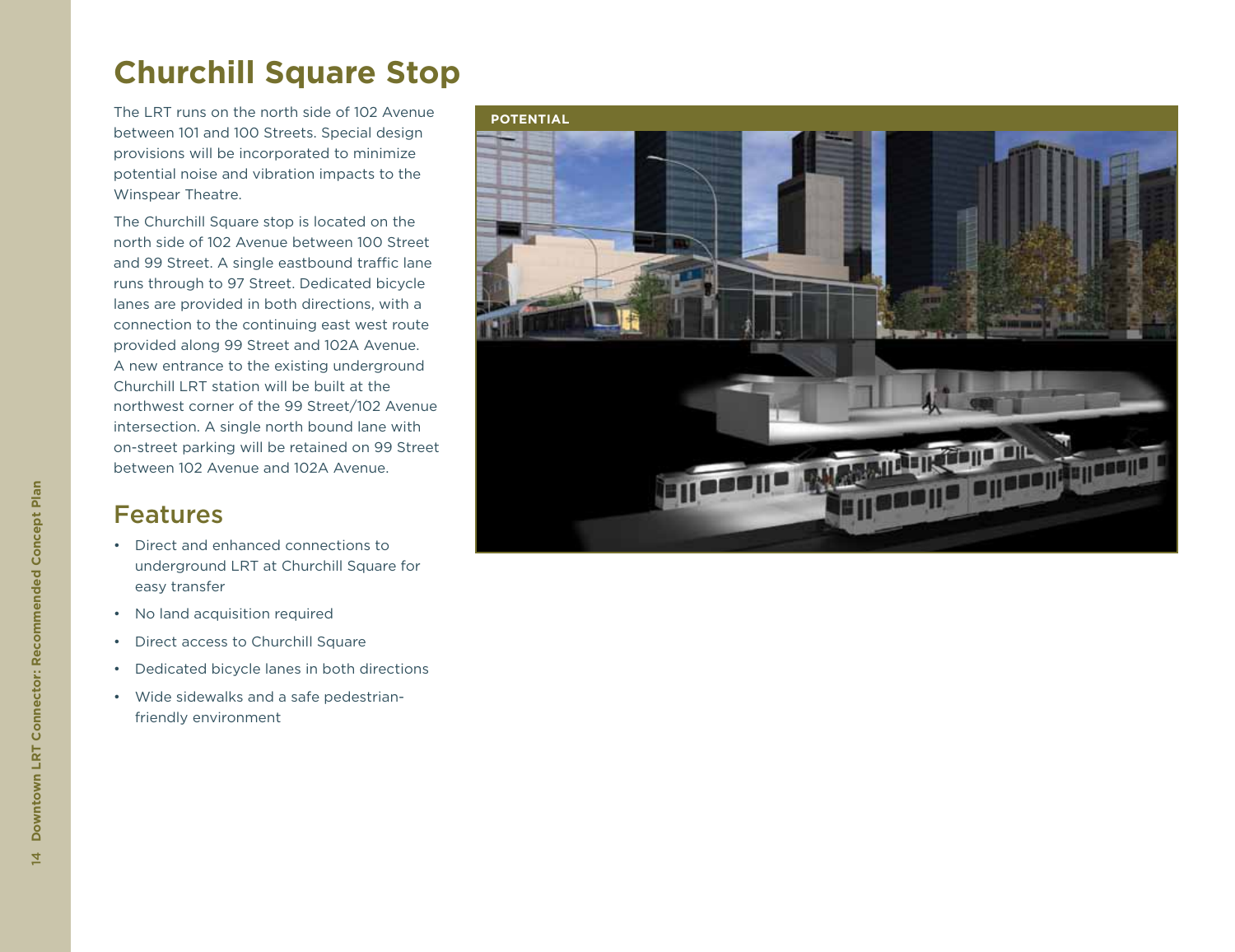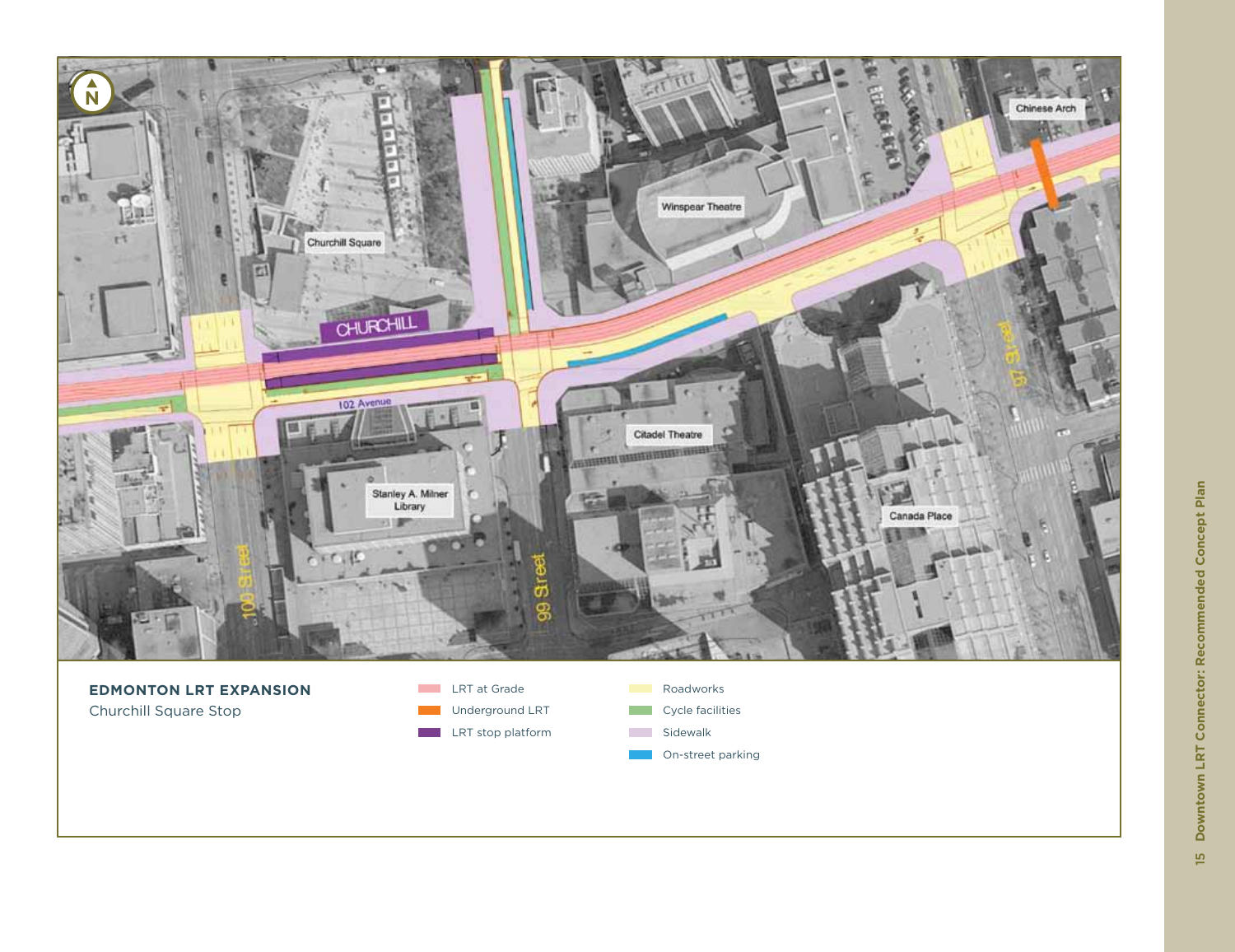## **Quarters Stop**

The LRT continues on the north side of 102 Avenue up to 96 Street, where it crosses over to the south side of the street and continues on the Southeast LRT route across the river to the Muttart Conservatory stop.

The Quarters stop is located on the north side of 102 Avenue, west of the 96 Street intersection. This location provides opportunity for the LRT to encourage mixed-use development and revitalize the area.

A single eastbound traffic lane will be provided from 97 Street through to 96 Street.

- • LRT as a stimulus to encourage future development and revitalization
- • Pedestrian plaza adjacent to stop platforms
- • Wide sidewalks and a safe pedestrianfriendly environment
- • Local vehicle access and on-street parking for local businesses maintained

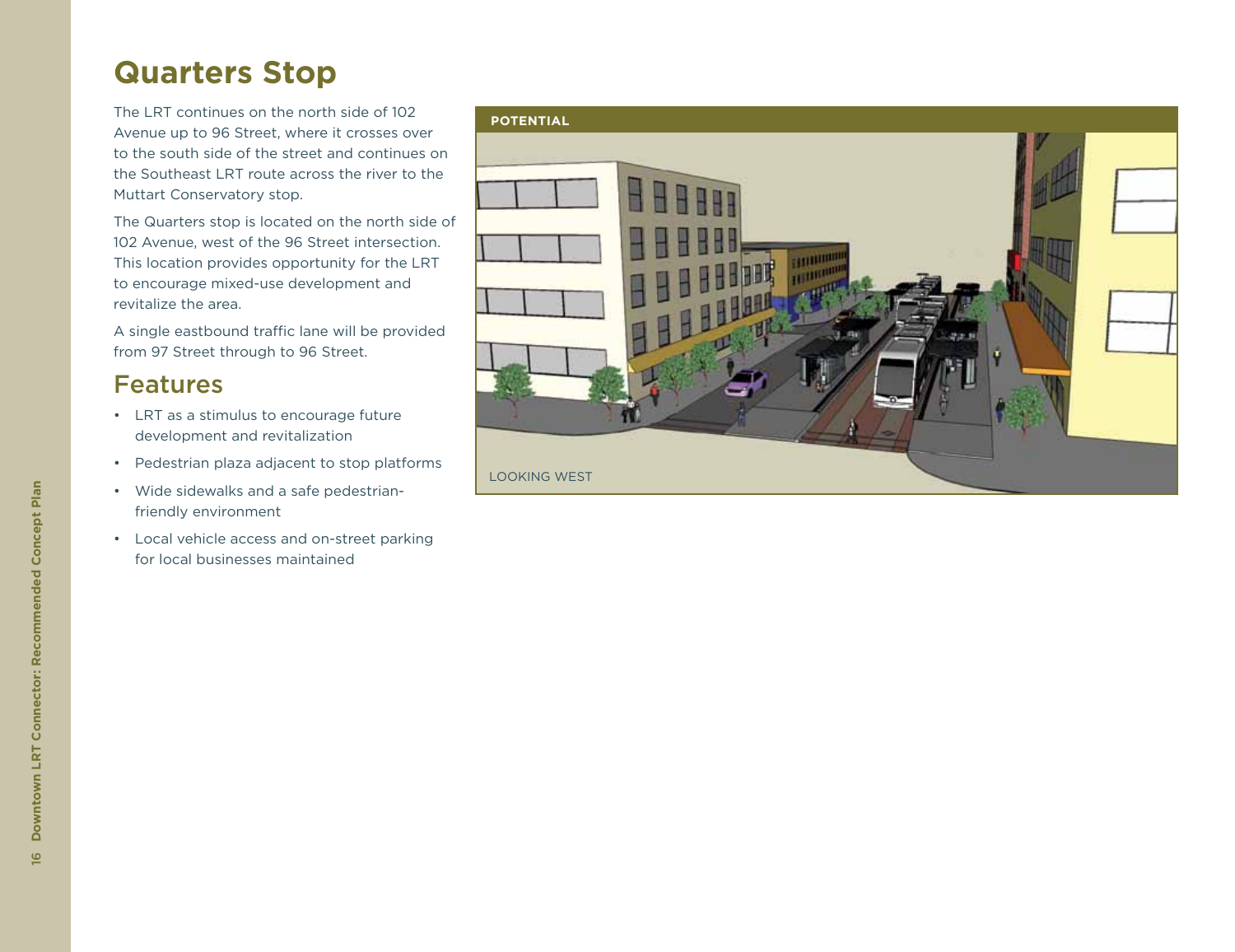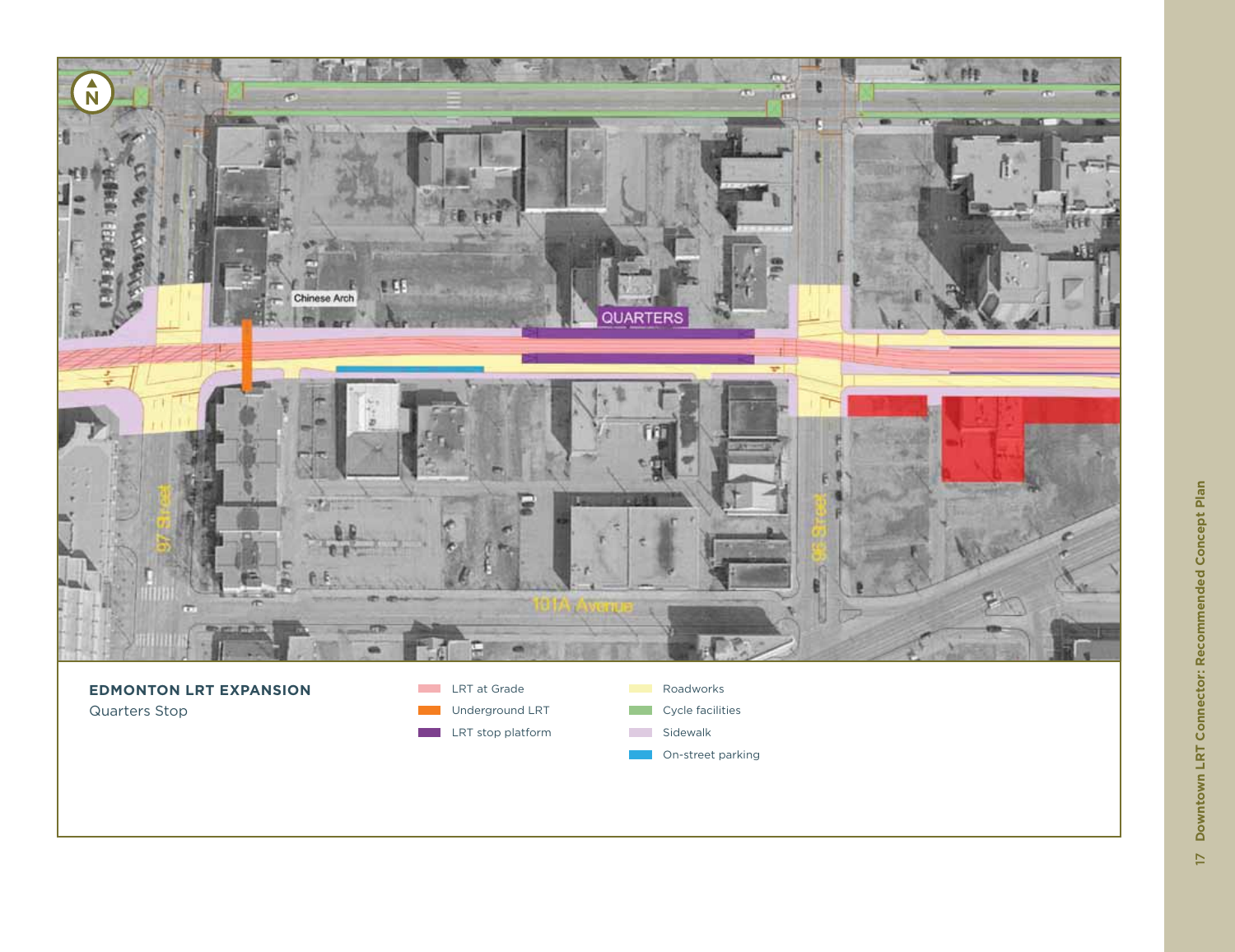## **Quarters Connection to Southeast Line**

The LRT will continue east of the Quarters Station and the Downtown corridor on the south side of the existing 102 Avenue. Just east of 96 Street, the LRT will ramp down into a tunnel portal within the centre of 102 Avenue to transition to become an underground line, crossing Jasper Avenue underground, and continuing south under 95 Street in an approach to cross the North Saskatchewan River.

The LRT design has been coordinated with the ultimate roadway configuration planned for the Quarters. 102 Avenue east of 96 Street will be reconfigured to provide one lane of traffic in each direction. To accommodate the track as the LRT enters the tunnel portal and curves to the south, some property acquisition is required on the south side of 102 Avenue approaching Jasper Avenue.

Pedestrian crossing will be provided at 96 Street and at the east end of the portal. Loading and drop off parking spaces will be provided at the east end of 102 Avenue.

- Service to Quarters redevelopment area
- Coordination with ultimate Quarters roadway configuration
- Tunnel under 95 Street

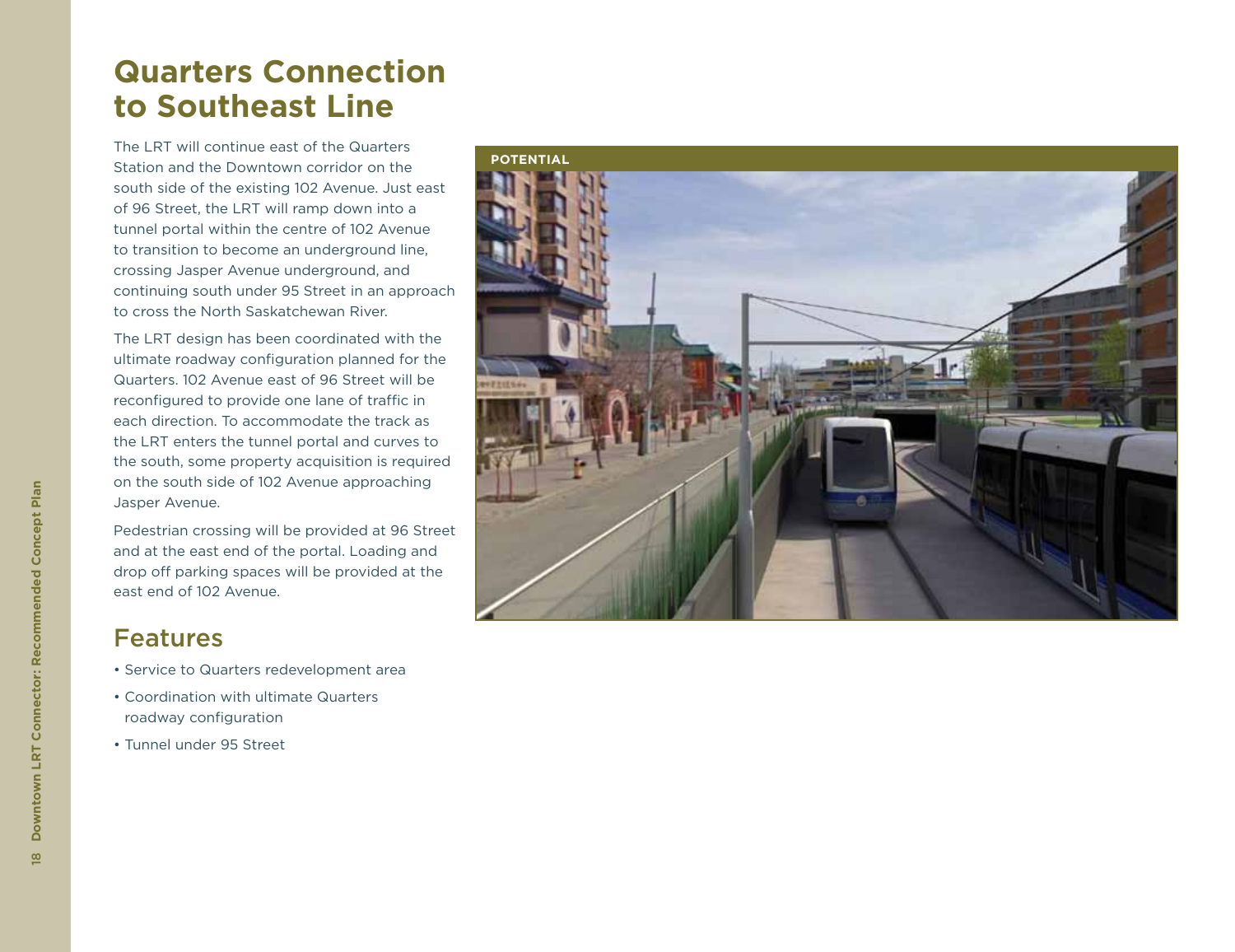